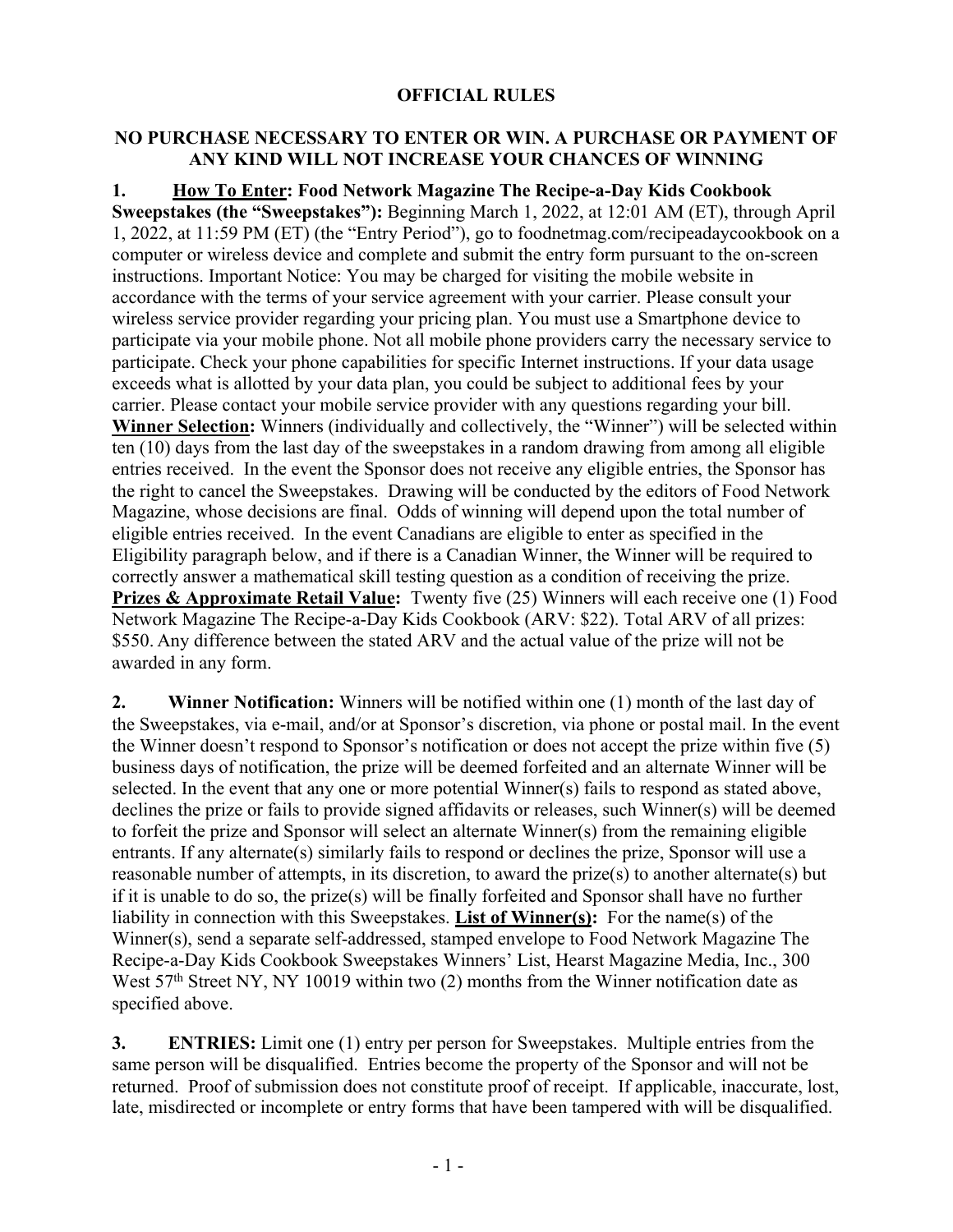Online entrants must have valid email address and it is entrant's responsibility to update Sponsor of any change in email address. If there is a dispute as to the identity of an online entrant, the prize will be awarded to the authorized account holder of the email address. The "authorized account holder" is defined as the natural person to whom the email address is assigned by an internet service provider, online service provider, carrier, or other organization (e.g., business, educational institution, etc.) that is responsible for assigning the email addresses for the domain associated with the submitted email address.

**4. ELIGIBILITY:** Open to legal residents of the 50 United States and the District of Columbia, who have reached the age of majority in their state or territory of residence at time of entry. Legal residents of Canada (excluding Quebec) who have reached the aforementioned age in their province of residence at time of entry are also eligible to enter. Void in Puerto Rico and where prohibited by law. Employees of Sponsor, its parents, affiliates and subsidiaries, participating advertising and promotion agencies, independent judging organizations, and prize suppliers (and members of their immediate family and/or those living in the same of household of each such employee) are not eligible.

**5. CONDITIONS OF PARTICIPATION:** Expenses not specifically included in prize description and all taxes are the sole responsibility of the Winner. Each prize is awarded "as is" with no warranty or guarantee, either express or implied outside of manufacturer's limited warranty. No transfer, assignment or substitution of a prize permitted, except Sponsor reserves the right to substitute prize for an item of equal or greater value in the event an advertised prize is unavailable. The Winner is required to comply with any and all applicable federal, state, provincial, if Canadians are eligible to enter, and local laws, rules and regulations. All federal, state and local taxes, and any other costs not specifically provided for in these Official Rules are solely the Winner's responsibility. If the actual retail value of any Winner's prize is \$600 or more, the Winner must complete a W9 form and supply Sponsor with his/her social security number for tax purposes. An IRS Form 1099 will be issued in the name of the Winner (or, if a minor, in the name of the minor) for the actual value of the prizes received. Sponsor shall have no responsibility or obligation to the Winner or potential Winner who are unable or unavailable to accept or utilize prizes as described herein. Entrants agree to be bound by the terms of these Official Rules and by the decisions of Sponsor, which are final and binding on all matters pertaining to this Sweepstakes. Winner (and parent or legal guardian if Winner is a minor) may be required to sign and return an Affidavit of Eligibility, a Liability Release and where legally permissible a Publicity Release within seven (7) days following the date of first attempted notification. Failure to comply with this deadline may result in forfeiture of the prize and selection of an alternate Winner. Return of any prize/prize notification as undeliverable may result in disqualification and selection of an alternate Winner. Winner hereby further agrees that it will sign any documents necessary to transfer copyright of his/her submitted entry, if applicable, to Sponsor within seven (7) days following the date of first attempted notification. By entering, Entrant grants permission for Sponsor, and any of its affiliates and subsidiaries, participating advertising and promotion agencies, and prize suppliers to use the entrant's submission (including an altered form of the entry), if any, for editorial, advertising and promotional purposes without additional compensation, unless prohibited by law. If images are being submitted to Sponsor as a requirement for entry, Entrants agree that they have all rights to use the images submitted and to allow Sponsor, any of its affiliates and subsidiaries, participating advertising and promotion agencies, and prize suppliers to reuse any of the images, without any liability, for editorial, advertising and promotional purposes. Additionally, acceptance of the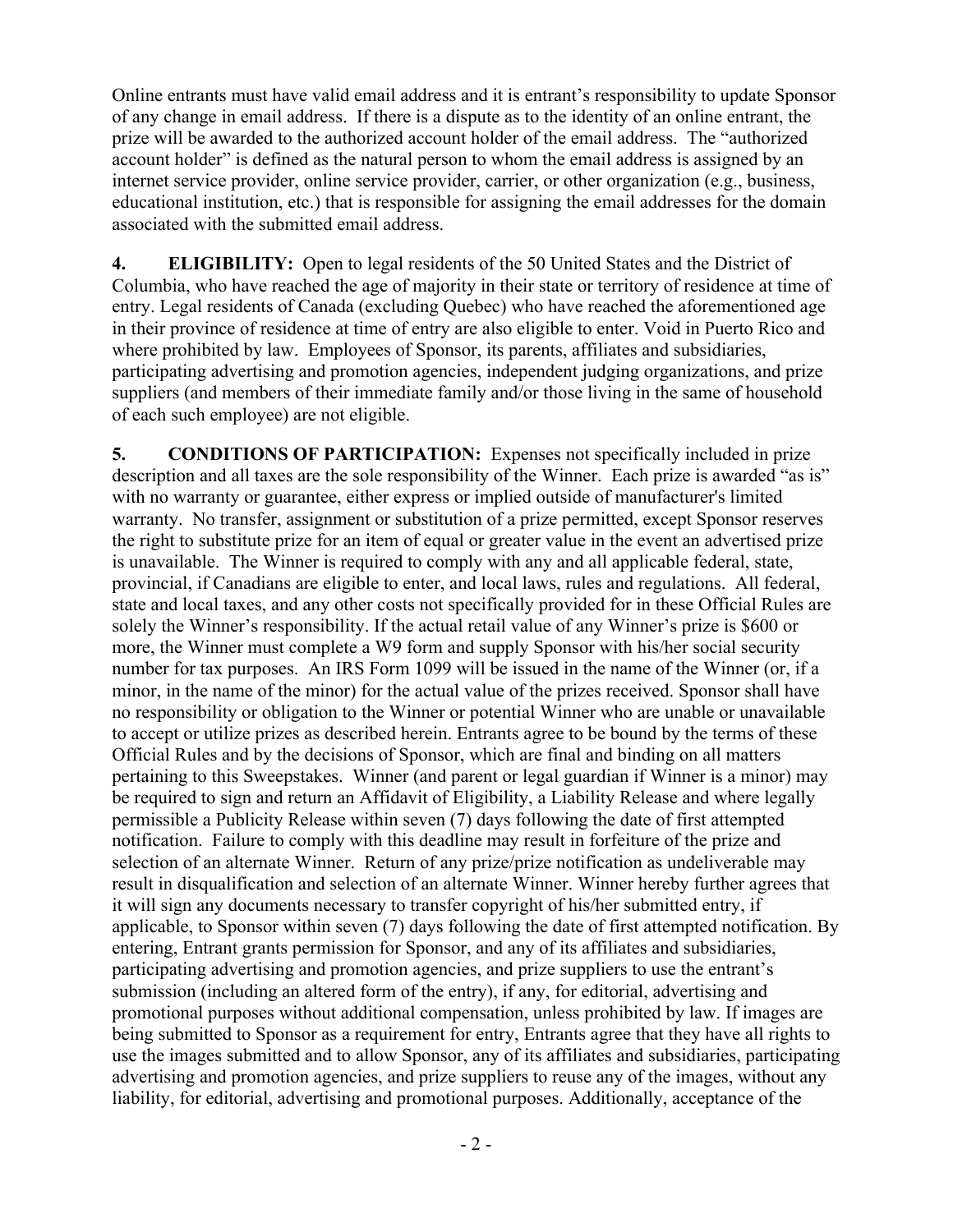prize by Winner constitutes permission for Sponsor and any affiliates and subsidiaries, participating advertising and promotion agencies, and prize suppliers to use Winner's name and/or likeness and biographical material for editorial, advertising and promotional purposes without additional compensation, unless prohibited by law. By accepting prize, Winner agrees to hold Sponsor, its advertising and promotion agencies and their respective parent companies, subsidiaries, affiliates, partners, representative agents, successors, assigns, officers, directors, and employees harmless for any injury or damage caused or claimed to be caused by participation in the Sweepstakes or acceptance or use of the prize. Sponsor is not responsible for any printing, typographical, mechanical or other error in the printing of the offer, administration of the Sweepstakes or in the announcement of the prize.

## 6. **REPRESENTATIONS AND WARRANTIES / INDEMNIFICATION:** By

participating in the Sweepstakes, entrant warrants and represents that his/her entry is original to the entrant, has not been previously published or won any award, and does not contain any material that would violate or infringe upon the rights of any third party, including copyrights (including, without limitation, copyrighted images or footage), trademarks or rights of privacy or publicity. Modification of an existing image does not count as original for purposes of this Sweepstakes. The entrant further warrants and represents that entrant has all appropriate clearances, permissions and releases for the entry, including releases from all persons appearing in the photograph, location releases for all recognizable locations, and releases from anyone who assisted in the creation of the photograph. The entrant must be able to provide on request all appropriate clearances, permissions and releases for the entry, including releases from all persons appearing in the photograph, location releases for all recognizable locations and releases from anyone who assisted in the creation of the photograph. The image must not contain any personally identifiable information of any person. Excepting those of Sponsor, the image must not contain or reference any names, products or services of any company or entity or any third party trademarks, logos, trade dress or promotion of any brand, product or service. If any person appearing in the image is under the age of majority in their state of residence, the written consent and signature of a parent or legal guardian is required. At Sponsor's request, and in its sole discretion, Entrants may be required to execute an assignment and release transferring all rights and ownership of their image to Sponsor, the form of such assignment to be determined by Sponsor. In the event an entrant cannot provide all required releases, Sponsor reserves the right, in Sponsor's sole discretion, to disqualify the applicable entry or seek to secure the releases and clearances for Sponsor's benefit. The photograph may not feature nudity or obscene language or material that is libelous or defamatory. Each entrant hereby agrees to indemnify and hold the Sweepstakes entities harmless from and against any and all third party claims, actions or proceedings of any kind and from any and all damages, liabilities, costs and expenses relating to or arising out of any breach or alleged breach of any of the warranties, representations or agreements of entrant hereunder. Sponsor reserves the right in its sole and unfettered discretion to disqualify any entry that it believes contains obscene, offensive or inappropriate content, that does not comply with these Official Rules or that is not consistent with the spirit or theme of the Sweepstakes. Entries that do not comply with the above requirements may not be eligible, and, if submitted, may be removed at any time in Sponsor's sole discretion. By participating in the Sweepstakes, each entrant unconditionally accepts and agrees to comply with and abide by these Official Rules and the decisions of Sponsor, which shall be final and binding in all respects.

**7. INTERNET/MOBILE:** Sponsor is not responsible for electronic transmission errors resulting in omission, interruption, deletion, defect, delay in operations or transmission, theft or